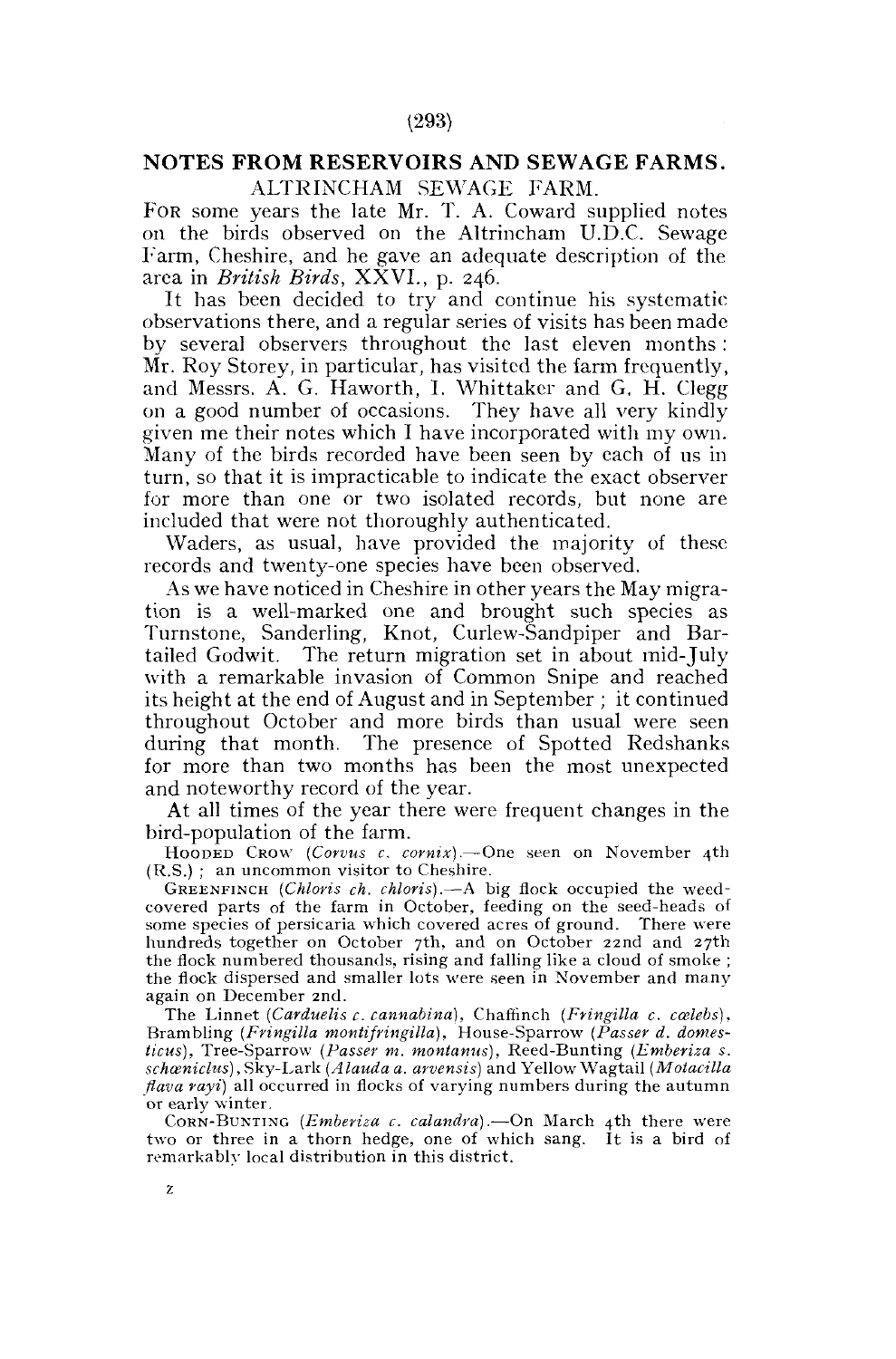MEADOW-PIPIT *(Anthus pratensis).*—A few in February and on the spring and autumn migrations ; most plentiful in the second week of September. Locally known only as a spring and autumn bird of passage, except for a small number that winters.

WHEATEAR *(CEnanihe as. cenanthe).*—One passing on September 22nd.

SAND-MARTIN *(Riparia r. riparia).*—Occurred in the greatest profusion over the farm from mid-August to September 13th, when there were still large numbers—long after all but odd birds had disappeared from their usual haunts over the local meres.

Duck visit the farm to feed at night, mainly Mallard *(Anas p. platyrhyncha)* from the neighbouring meres, and other duck are occasionally seen.

SHELD-DUCK *(Tadorna tadorna).*—Four young birds on July 27th, and on August 3rd.

TEAL *(Anas c. crecca).*—A few in July and August; one October 29th. WIGEON *(Anas penelope).*—A duck on April 27th.

SHOVELER (Spatula clypeata). - Regularly throughout April, May, June and July. On June 5th one was seen with seven little youngsters which had evidently been hatched there (R.S.). On July 12th there were twelve flying about.

POCHARD *(Nyroca f. ferina).*—Two drakes on September 8th. RINGED PLOVER *(Charadrius h. hiaticula).*—Two on March 4th ; small numbers present on practically every visit from April 2nd to June 8th, the greatest number being twelve from May 20th to 25th; one on July 1st ; seen on seventeen days between July 27th to September 17th in numbers fluctuating between one and twenty ; one on October 26th.

GOLDEN PLOVER *(Charadrius apricarius).*—Usually only a few visit the farm, though large flocks gather in meadows within a few miles. Several times in April—a large flock on April 15th ; and again from August 28th to November 28th, from two to fifty or sixty in a flock.

LAPWING *(Vanellus vanellus).*—An increase on June 4th. A large flock of hundreds on July 19th. In greatly varying numbers at other times. On September 30th I watched two going through an unusual performance, chasing one another continually but making no real attempt to attack and dropping into shallow water or on to the mud with widely extended wings.

TURNSTONE *(Arenaria i. interpres).*—One on May 3rd, four on May 4th, and one on May 17th.

RUFF (*Philomachus pugnax*).—First seen on April 5th and a pair on April 27th. From July 19th to October 27th Ruffs were seen on thirty-one different days, usually just one or two, but occasionally three or four, and on October 4th and 5th five. They were not the same birds making a protracted visit, for they showed great variation in plumage. On December 24th a Ruff and Reeve were seen (R.S.).

SANDERLING *(Crocethia alba).*—Two on May 15th—about the average date of their appearance inland on the Cheshire meres.

DUNLIN *(Tringa alpina).*—Present throughout the year in numbers that changed from day to day. In the winter months—February, November and December—only in small numbers, but by March 4th there were over fifty and these, and all seen in March, still retained their winter plumage ; on April 5th the first birds in summer plumage were seen ; on April 27th among thirty-seven birds were four that were still white-bellied, but on May 3rd among fifty-four birds, all were in full plumage except a cripple and one that had not quite completed the change; numbers then fell to seventeen on May 10th; in the second half of May and in June from one to six were present; a movement regan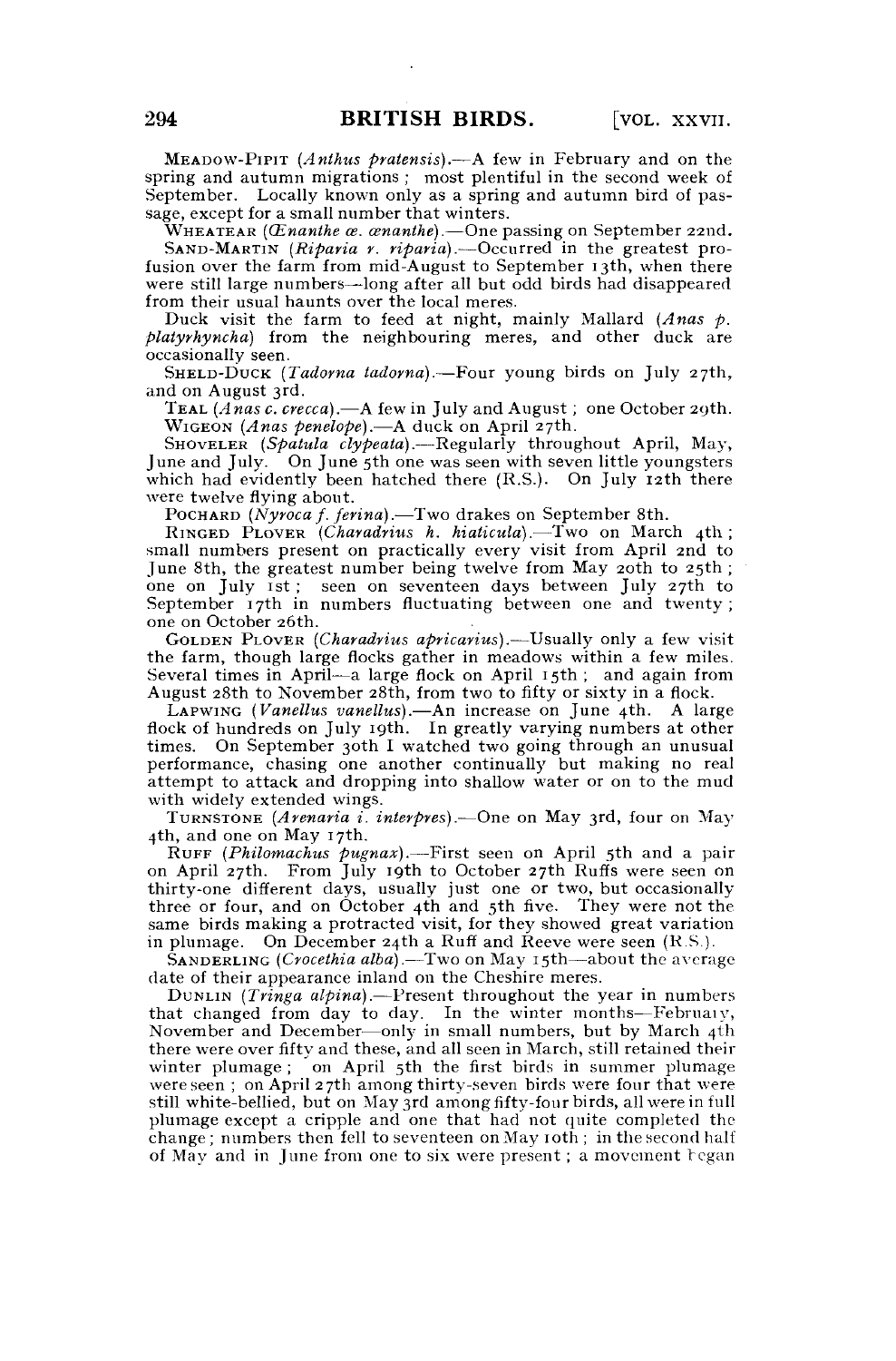with July—on July ist eleven were seen and twenty-eight on July 19th—and an increase began in mid-August, which reached its peak on August 27th, when 110 were counted; from then numbers fell rapidly, though the passage lasted throughout September, from ten to twenty often being seen, and into October and November ; one on December 2nd.

KNOT *(Calidris c. canutus).*—One on May 3rd and one on May 8th. LITTLE STINT *(Calidris minuta).*—Single birds seen from October 3rd to 8th ; on October 18th and from October 26th to 29th. From its appearance I judged that the one last seen was a different individual bird from the first.

CURLEW-SANDPIPER *(Calidris testacea).*— Seen in May and October, but nothing like the number in autumn a few years ago. On May 10th there were four, and of two seen closely neither was in red plumage, but one was much mottled with dark on the back ; one on May 12th and 20th ; one on October ist, 3rd, 5th and 6th.

COMMON SANDPIPER *(Tringa hypoleucos).*—First seen on April 17th and regularly in small numbers throughout the summer till August 19th. There was an increase at the beginning of July ; ten or more on July 2nd and double that number at least on July 10th and 12thon the former date there was one flock of fifteen flying together ; eighteen were counted on July 16th ; one on September 16th.

WOOD-SANDPIPER *(Tringa glareola).*—Possibly one on September 29th and 30th ; one seen and heard satisfactorily on October 6th, 7th and 8th (I.W. & G.H.C.).

GREEN SANDPIPER *(Tringa ochropus).*—Seen twice in March—on the 4th and 18th ; one on July 12th ; four on July 19th ; rather more in August—ten together on August 22nd and 23rd ; on six days in September—from one to five ; in October on the ist, 4th and  $8th$  one to two birds.

COMMON REDSHANK *(Tringa t. totanus).*—The most abundant wader ; always present and often in large numbers. Fully 100 on February 18th ; in greatly fluctuating numbers (usually several score) through March and April ; slightly fewer, but still in flocks up to fifty in number, through May, June and July ; an increase in August and most plentiful in September and October—often 100 and more ; two or three score in November, and fifteen to twenty on December 2nd.

SPOTTED REDSHANK *(Tringa erythropus).*—More plentiful than ever before. Seen on at least thirty-two days between August 22nd and October 26th. There is some evidence that one was seen several times in the third week of June, but it is not quite conclusive. First seen by R.S. on August 22nd ; two seen on August 23rd were still in their dark summer plumage ; of five seen on August 30th three were pale and two darker birds, but none so dark as the two first seen ; the largest number seen was seven together on September 22nd and 29th, and six on October 6th and 8th, and these were all in the pale grey plumage, as in other years.

They gave their typical " *chuet "* call almost invariably in flight and at times when they were on the ground. A gruff call was heard occasionally during flight in September.

GREENSHANK *(Tringa nebularia).*—Six times between August 30th and October 4th—only single birds.

BAR-TAILED GODWTT *(Limosa I. lapponica).*—One on May 12th (R.S.).

BLACK-TAILED GODWIT *(Limosa I. limosa).*— The late Mr. T. A. Coward saw one on December 14th, 1932, and on several other occasions in the 1932-33 winter. One seen on August 31st and on September 3rd (G.H.C. *&* A.G.H.).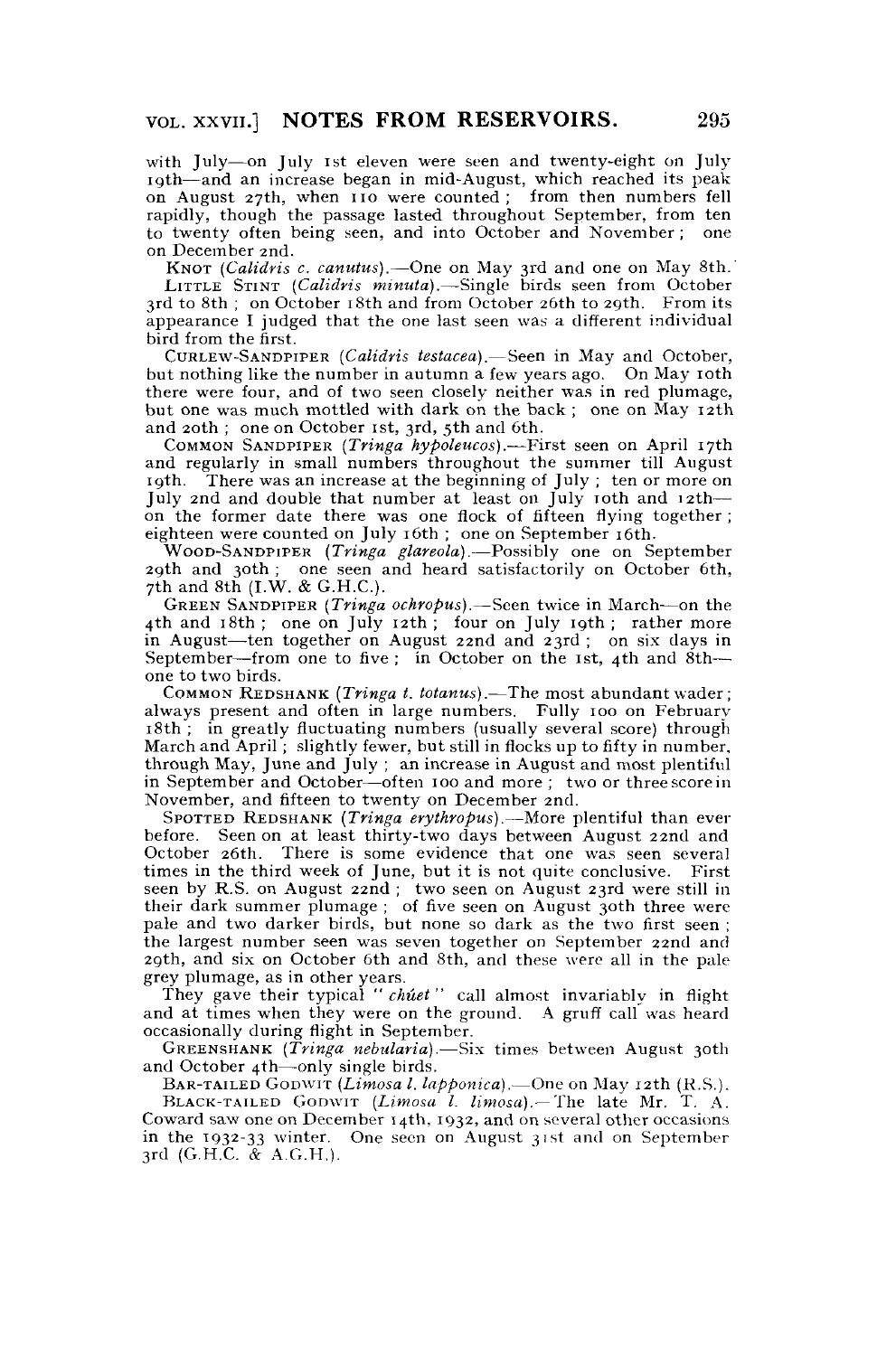CURLEW *(Numenius a. arquata).*—Surprisingly seldom seen ; single birds on March 4th, 15th, 26th, April 2nd and August 6th and 30th ; four flying over on August 16th.

COMMON SNIPE *(Capella gallinago).*—Early in March there was an increase and several score were seen, but from mid-April to the first week of July only few were seen—up to half a dozen. On July 10th there was a sudden and marked invasion and these large numbers persisted throughout July, August and September, several hundreds often being present. I.W. computed that there were 500 on September 14th. They were still present in swarms on September 30th and October 1st and though numbers then fell off they were again abundant on October 18th. Much fewer in November and on December 2nd.

JACK SNIPE *(Iymnocryptes minimus).*—Seen only four times ; single birds on September 17th, October 8th and 29th, and November 4th.

BLACK TERN *(Chlidonias n. niger).*—Single birds only seen ; one on May 9th by Mr. E. Plant, on May 20th by Mr. S. V. Wild and others, on May 25th, on August 30th, ami six times between September IIth and 21st.

COMMON or ARCTIC TERN *(Sterna h. hirundo* vel *Sterna macrura)*.— A bird of one of these species on August 23rd.

BLACK-HEADED GULL (Larus r. ridibundus).—At times very abundant. In spring not so plentiful, though about 100 were present May 20th-22nd. There was an increase about July 10th, and there were hundreds on July 24th ; this movement reached its peak about August 1st. In much smaller numbers in November and December.

COMMON GULL *(Larus c. canus).*—Not plentiful ; seen in February, March, April, September and November, but never more than about fifteen. Is often plentiful in the district.

HERRING-GULL *(Larus a. argentatus).*—Sometimes in considerable numbers. I have notes of them in February, March, June, July, October, November and December. Hundreds appeared with the next species on June 15th and some fifty on July 1st; on December 2nd there were more than 150.

LESSER BLACK-BACKED GULL *(Larus fuscus).*—Single birds (of sub-species unknown) on March r8th and 27th; others on several days in April; on May 10th there were more than 100, but only fifteen on May 15th; many appeared on June 11th and 13th and hundreds (with Herring-Gulls) on June 15th, and a couple of score on July 1st. Few seen subsequently.

GREAT BLACK-BACKED GULL *{Larus marinus).*—An adult on September 22nd.

ARCTIC SKUA *(Stercorarius parasiticus).*—Twice seen—on September 21st and October 5th (R.S.). The latter flew round the farm-yard beside the sewage-farm and excited remark among the labourers.

A. W. BOYD.

#### STAFFORDSHIRE RESERVOIRS.

As in previous years, I give a few notes of birds seen on the large reservoirs in south Staffordshire during the twelve months ending September, 1933. The notes refer to the most westerly of these reservoirs, and a few from Gailey Pool are added. I was unable to pay so many visits as usual. Owing to the prolonged drought the water-level was very low in the autumn, but the waders seen were disappointingly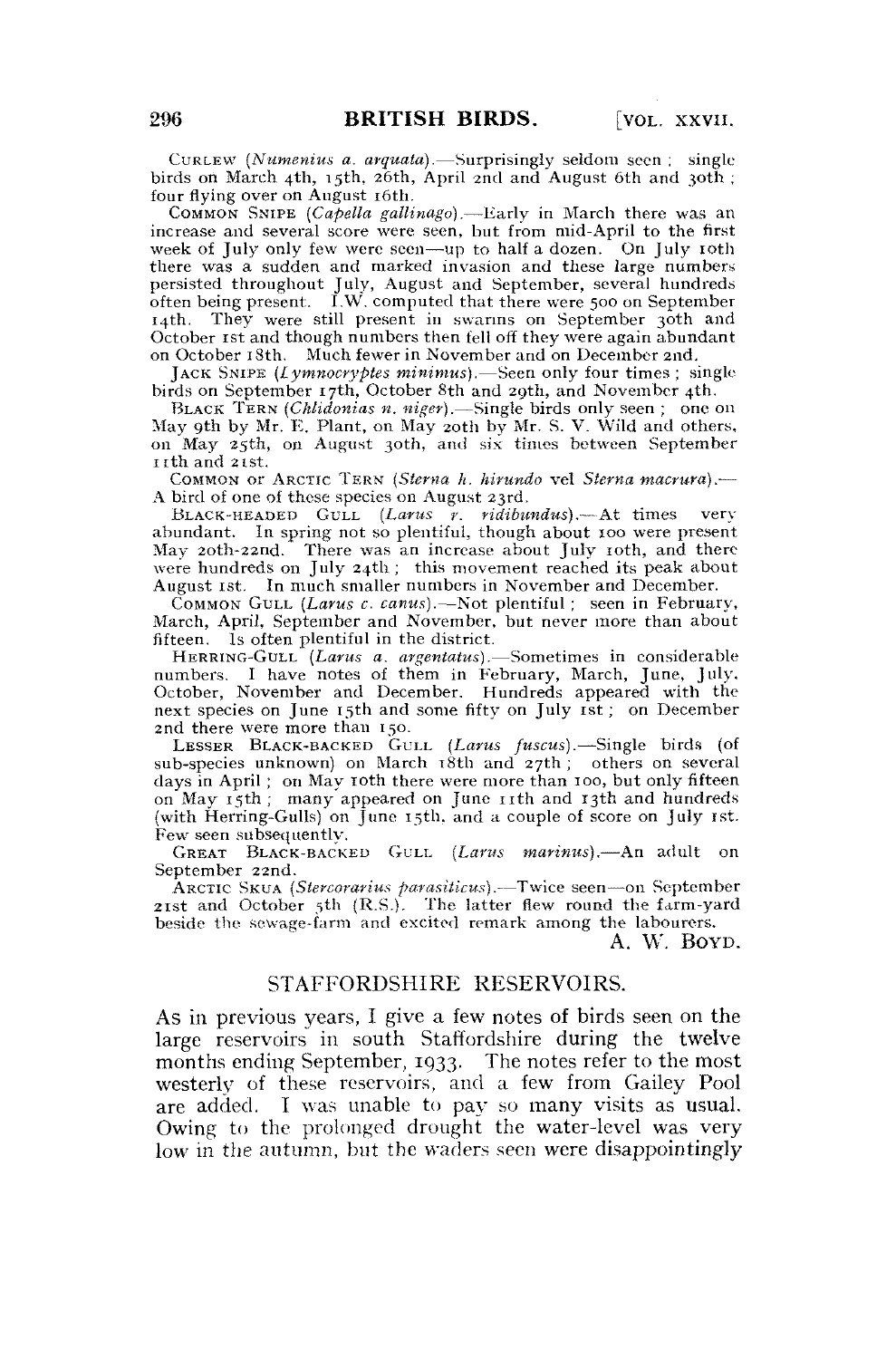few in comparison with other years. Mr. H. G. Alexander has kindly sent me notes made on two visits.

MALLARD *(Anas p. plalyrhyncha).*—At their maximum about the end of 1932; by February 19th reduced to one-third in number; a breeder in plenty, so that there was a big increase at the beginning of July.

TEAL *(Anas c. crecca).*—Always present in varying numbers, most, of course, in winter, but an increase at the end of July and a further increase in August and September.

WIGEON *(Anas penelope),*—Like the Mallard at their maximum between 600 and 800—at the end of the year ; on March 29th only 30 to 35, far fewer than a year ago at this time ; five on April 17th.

SHOVELER (Spatula clypeata) -Not so many as last year; 30 to 40 on February 19th was the largest number seen.

POCHARD *(Nyroca* /. *ferina).*—Always present on one or other of the reservoirs whenever I visited them, but never many more than 100. An increase at the end of July.

TUFTED DUCK *(Nyroca fuligula).*—As before a definite decrease in August and September. Very few remaining on September 17th, though plenty bred in June and July. This movement seems to be a regular one.

GOLDENEYE *(Bucephala c. clangula).*—Fewer than usual ; never more than a dozen.

SCOTER *(Oidemia n. nigra).*—Two, a duck and a drake, on April 17th. GOOSANDER *(Mergus m. merganser).*—Fewer than usual ; seen on both reservoirs in December and February, but not more than six on either.

SMEW *(Mergus albellus),*—Two pairs on February 19th, which were seen by Messrs. H. G. and W. B. Alexander also.

BLACK-NECKED GREBE *(Podiceps n. nigricollis).*—Two on July 30th, one of which looked as if it were a bird of the year ; one on August 20th - a bird with a duskv face. One in winter plumage on September 21 st (H.G.A.).

RINGED PLOVER *(Charadrius h. hiaticula).—* July 30th two ; August 2oth seven.

LAPWING *(Vanellus vanellus).*—A flock of 300 on July 2nd, probably an accumulation of local broods; far fewer on August 20th.

RUFF (Philomachus pugnax).—One on September 21st (H.G.A.).

DUNLIN *(Calidris alpina).*—July 30th five ; August 20th eleven ; Saptember 17th seven or more; September 25th, about twenty-five  $(H.G.A.).$ 

COMMON SANDPIPER *(Tringa hypoleucos).*—On August 20th seven ; odd birds at Gailey Pool on August 20th and September 17th.

GREEN SANDPIPER *(Tringa ochropus).*—One on August 20th.

REDSHANK *(Tringa t. totanus).*—Much commoner a few years ago. Single birds onlv on March 29th and July 2nd ; and one on September 21st  $(H.G.A.).$ 

CURLEW *(Nmnenius a. arquata).*—One on the bank on July 2nd. They seem to occur here seldom and rarely to settle.

WHIMBREL *(Numenius ph. phosopus)*.— Two calling loudly flew over Gailey Pool on August 20th, going W.S.W.

Coor (Fulica a. atra). - Great fluctuations in numbers. On December 24th, 1932, there was a flock of 346 on one of the Gailey Pools and many more on the next pool, which is divided from it by a narrow bank ; on March 29th there were 30 on the same pool ; on September 17th about 130. On the more westerly reservoir I counted about 200 on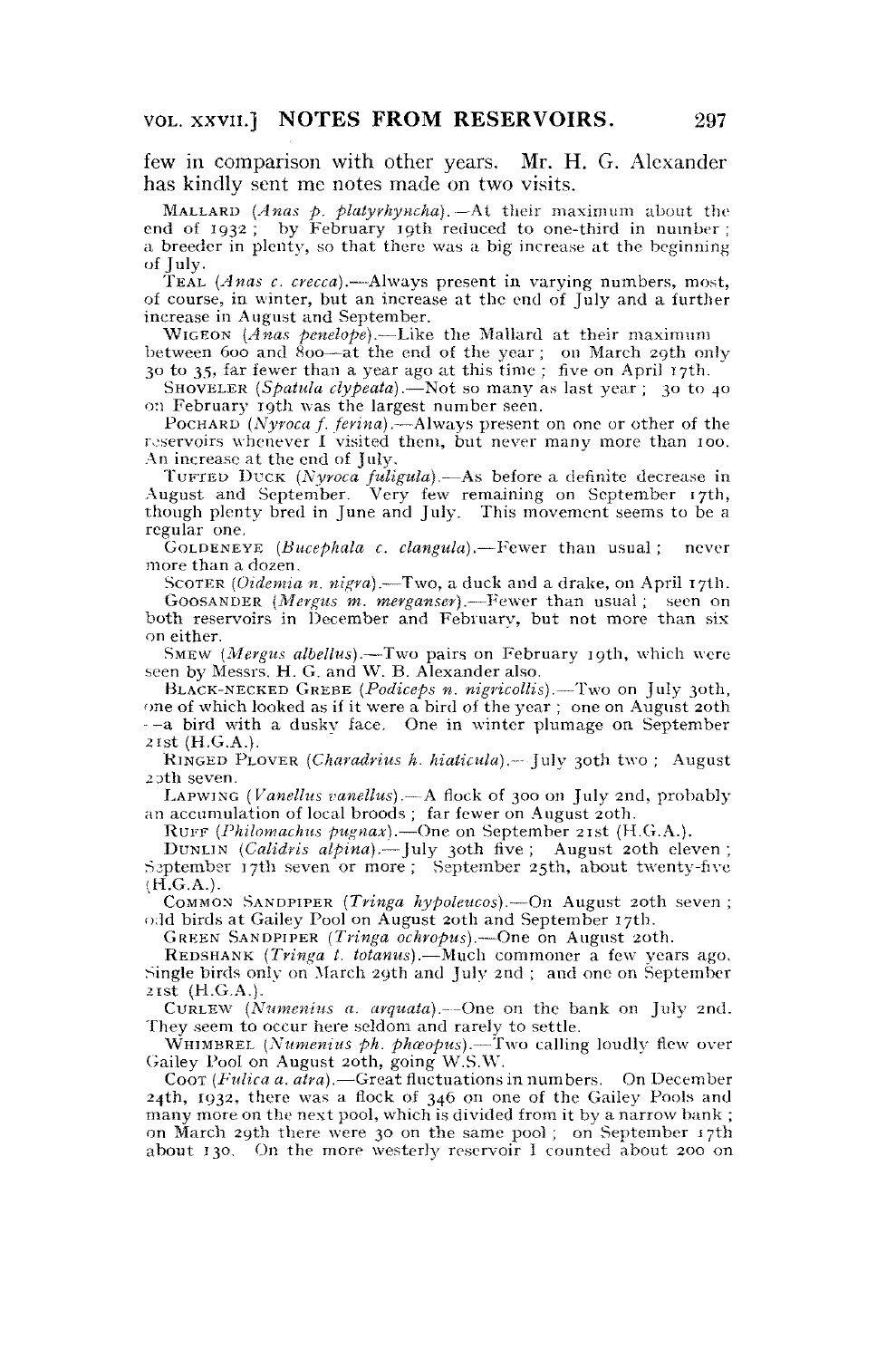February 19th and on March 29th not more than 80; on August 20th more than 200. A, W. BOYD.

NORTH WORCESTERSHIRE RESERVOIRS, 1933. FREQUENT visits have been paid to the Bittell reservoirs during 1933, principally by Miss C. James, Mr. E. St. G. Betts, and the writer. Messrs. C. W. K. Wallis, F. R. Barlow and J. D. Wood have furnished some additional information.

By contrast with 1932, when an exceptionally large number of Terns of several species were seen, this year gave only three records for that family : one on June 11th, one on August 21st and 22nd, and one on October 14th. None were identified positively, but all three were either Common or Arctic.

In spite of the large expanse of mud round both reservoirs during the autumn, waders were not recorded in large numbers. In the middle of August several species occurred, but most of September was blank. It is difficult to believe that this was only due to the numerous bathers ; for where twenty Herons are content to stand without being frightened off, a few diminutive waders would surely not take alarm.

The chief excitement of the year was a visit of Bewick's Swans in the middle of February. I know of no previous record of the species from these pools. The following are the chief records that seem to deserve publication.

WATER-PIPIT *(Anthus s. spinoletta).*—For the first time since 1928 this species was noted during the autumn. Miss James observed a large, dark Pipit at the water's edge on October 17th ; the following day, without knowing of this, I heard the characteristic call from a bird flying overhead. Later I saw it fly across the water, when its dull colour and large size were noticeable. The same bird (presumably) flew over me again on October 28th.

WHITE WAGTAIL *(Motacilla a. alba).*—One, September 7th (J.D.W.). DIPPER *(Cinclus cinclus),*—Miss James and Miss Tangye saw a Dipper between the two reservoirs, by a small stream, on November 6th. The nearest breeding-places of the Dipper are some twenty miles away, so far as I know, and there seems to be only one previous record from Bittell.

HERON *(Ardea cinerea).*—Mr. Betts saw at least twenty at the Upper Bittell reservoir on September gth. From late July to early September they usually congregate there in larger numbers than at anv other time of year, but this seems to be an exceptional number.

BEWICK'S SWAN *(Cygnus bewickii).*—Fourteen Bewick's Swans were observed on the Upper Bittell by Miss James on February 14th. They had almost certainly arrived that day. Several observers watched them on the 15th. They were remarkably tame, swimming or standing in the shallows to pieen themselves, and only floating out a short way on to the water when approached. In the afternoon Mr. Barlow saw them fly round in the air, trumpeting. They were still present on the 16th, but departed a few minutes after noon, and were watched by Mr. Betts flying away to the east. They seemed so completely at home on the 15th that one had supposed they might stay for weeks.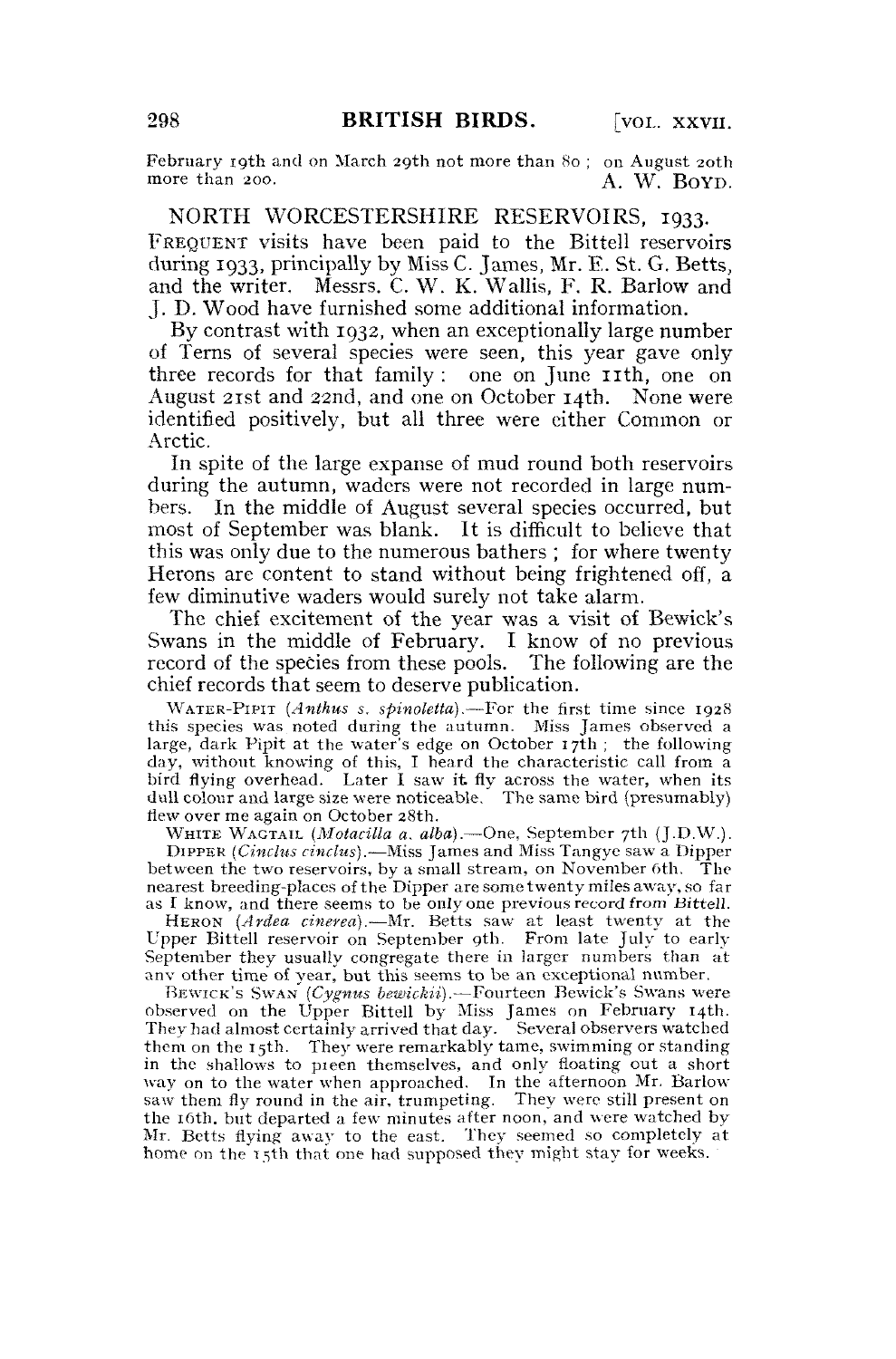No Garganey or Pintail have been observed this year and SHOVELER *(Spatula clypeata)* only on the spring and autumn migrations (April. May and September). POCHARD *(Nyroca ferina)* have also been unusually scarce; so far this winter not more than six have been observed at one time. GOLDENEYE *(Bucephala clangula)* were noted in small numbers from time to time in February, March, November and December. At the new Bartley reservoir, only three or four miles away, they are much more regular.

GOOSANDER *(Mergus merganser).*—A single drake was seen on various dates from January 13th to February 24th. Three birds (female or immature) were seen on December 15th and 18th (C.J.) and one on December 30th (E. St. G.B.).

SMEW *(Mergus albellus).*—One or two (female or immature) were seen from February 10th to March 4th, on various dates; also three on December 9th and one on December 15th. No Smew had been recorded from these reservoirs since 1927.

GREAT CRESTED GREBE *(Podiceps crislatus).*—As usual, none of the Great Crested Grebes on the Upper Bittell reservoir attempted to nest, and throughout the season they were readily driven off by boats to the Lower Bittell. At the Lower Bittell three pairs at least attempted to breed. One pair were seen with a nest almost complete as early as March 10th. This nest was swamped. Two later attempts of this pair came to grief, and disaster somehow overtook the others also. One day a bird would be seen sitting on eggs. A few days later the deserted nest was being trampled down by Coots and Moorhens. About twenty Great Crested Grebes spent the summer on the two pools ; not one young bird was hatched. Nor is this altogether exceptional.

RINGED PLOVER *(Charadrius hiaticula),*—One or more on various dates between August 5th and September 6th (six on August 26th, E. St. G.B.), (one on October 11th,  $\hat{H}.G.A.$ ).

GOLDEN PLOVER *(C. apricarius).*—One seen on November 4th is the only record for the year. During the late autumn hundreds of Lapwings were usually on the mud by the Upper Bittell, but Golden Plovers very rarely occur amongst them in this district.

RUFF (*Philomachus pugnax*).—One, Lower Bittell, September 6th and 7th; apparently a Reeve (J.D.W.).

SANDERLING *(Crocethia alba).*—Three satisfactorily identified by the Lower Bittell reservoir, August 19th (C.W.K.W.). Several waders apparently came in that evening.

DUNLIN *(Calidris alpina).*—Three times observed in April. From July 12th onwards single birds, or twos and threes, occurred throughout the autumn, except for a large gap in most of September and October. Three were present again on November 1st, four on the 8th, and others were noted during November, and a couple as late as December  $18th$  (C.J.).

COMMON SANDPIPER *(Tringa hypoleucos).*—Unusually abundant during the spring passage, and several in the autumn, but none breeding this year.

GREEN SANDPIPER *(T. ochropus).*—One or two between August 5th and 24th ; then no more till the end of October. On the 21st one was observed, and at the beginning of November four were present for a few days; three were seen as late as November 23rd  $(C, \tilde{J})$ .

REDSHANK *(T. totanus).*—Single birds on passage in spring between March 10th and June 10th ; recorded four times in August. Two noted on November 28th (C.J.), and December 2nd (E. St. G.B.). These two birds were subsequently seen at Bartley reservoir.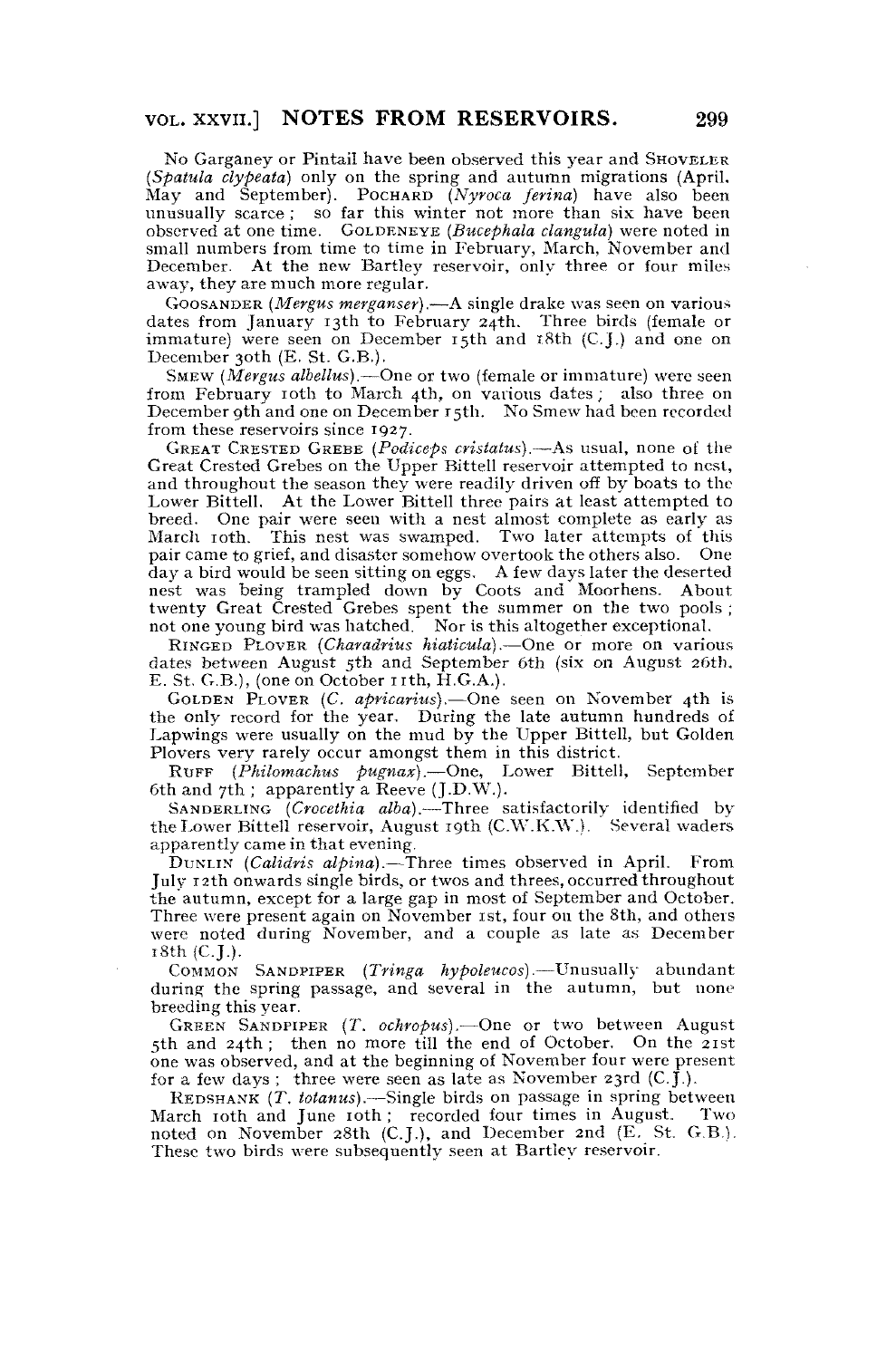GREENSHANK (X. *nebularia).*—One bird (perhaps the same) on various dates from August 19th to September 2nd; two on August 24th. One on September 16th.

CURLEW *(Numenius arquata).*—Twice noted in April, once in August. WHIMBREL  $(N.$  phaopus).—One, August 24th  $(\mathcal{C}, \mathcal{L})$ .

JACK SNIPE *(Limnocryptes minimus).*—One, October 28th {H.G.A.b Apart from Black-headed Gulls, which have occurred in various months—an immature bird remained for five or six weeks by the Upper Bittell in the spring, and became quite tame, being fed by the keeper hardly any Gulls have been recorded during the year. Mr. Betts saw a large Gull in immature plumage on July 29th. At the end of the year several COMMON GULLS *(Larus canus)* appeared in the Midlands, where they are normally only birds of passage. This invasion may be recorded in more detail next year. A single immature bird of this species was also seen on August 12th. H. G. ALEXANDER. species was also seen on August  $12$ th.

## KING GEORGE'S RESERVOIR, LEA VALLEY, ESSEX.

ON p. 137 *(antea)* I reported certain observations at King George's Reservoir, Chingford, Essex, made during the latter part of August on several of the more common species of wader.

The water-level has since fallen steadily, revealing on each successive visit new mudflats and an increasing number of islands. Such then were the conditions when migration through this area was at its height and most of the following notes were made during a period of about six weeks.

SHELD-DUCK *(Tadorna tadornd).*—One on September 22nd.

GOLDENEYE *(Bucephala c. clangula).*—A party of five on December 24th, 1933, and January 7th, 1934.

BLACK-NECKED GREBE *(Podiceps n. nigricollis).*—One on September 16th.

OYSTER-CATCHER *(Hcematopus ostralegus).*—A solitary bird on December 24th, feeding on a mud-bank in company with Black-headed Gulls.

RINGED PLOVER *(Charadrius hiaticula).*—One on August 20th. Later, small parties of five or so until September 26th.

TURNSTONE *(Arenaria interpres).*—Five on August 20th stayed for two days.

RUFF (Philomachus pugnax).—Two on September 13th (with one possible Reeve, but identification was hindered by failing light). On September 16th there were six, which usually kept together in flight and when feeding. Several later. Two last recorded September 26th.

SANDERLING *(Crocethia alba).*—Two with a party of Dunlin on September 16th. The only record.

KNOT (C. *canutus).*—A solitary bird on the evening of September 15th, which later joined three Ruffs and appeared to enjoy their company in flight and on the mud.

DUNLIN *(Calidris alpina).*—Two on August 20th. Large flocks on September 2nd, after which date a gradual decrease. Stragglers until September 15th.

CURLEW-SANDPIPER *(C. testacea).—* On September 16th a single bird standing with four Ringed Plover.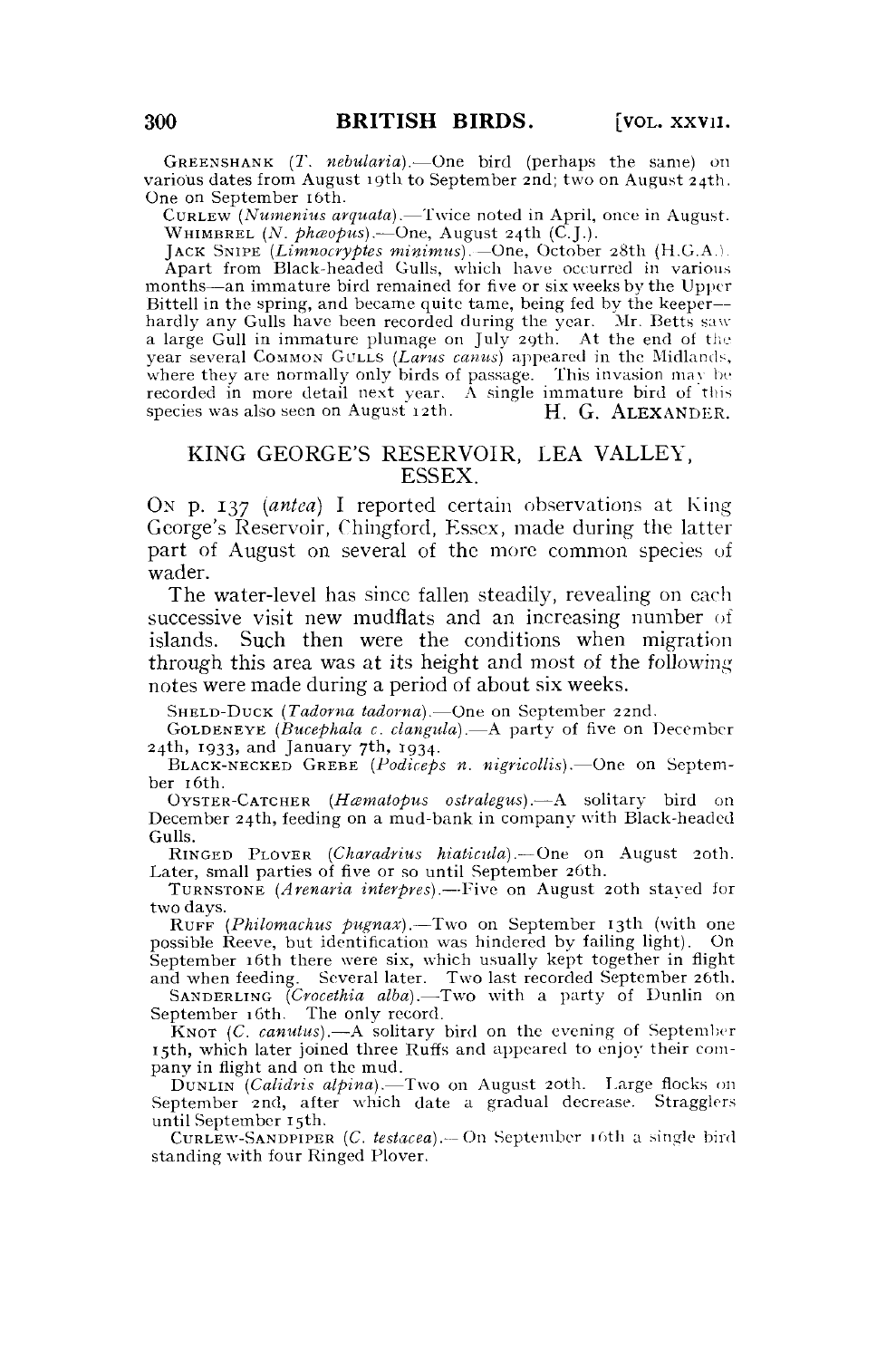COMMON SANDPIPER *(Tringa hypoleucos).*—Several small parties first seen August 20th, 1933, gradually increasing in size until flocks of twenty or so were present until September 15th, after which date there was a noticeable decrease. Last recorded September 23rd.

GREEN SANDPIPER (X. *ochropus).*—On August 26th four identified. Single birds seen on later visits. Last recorded September 16th.

REDSHANK *(T. totanus).*—Surprisingly few. Two on September 9th and no other record until October 7th when a party of five was seen.

GREENSHANK (T. *nebularia*). Three on September 10th. On September 14th their numbers had grown to six, while two days later ten were seen, and their distinctive call came from all sides.

GREY PHALAROPE *(Phalaropus fulicarius).*—First seen early morning September 22nd swimming, and paddling in the liquid ooze. On the following day it was still near the same pool and I was able to approach to within some four yards without its showing signs of alarm. It was also seen by Mr. W. E. Glegg on the 23rd.

COMMON SNIPE *(Capella gallinago).*— Numerous large flocks of about twenty or thirty birds on September 9th and 12th-a very noticeable increase in the numbers composing the small parties seen on previous and later occasions.

BLACK TERN *(Chlidonias niger).*—Two on August 25th.

COMMON TERN *(Sterna hirundo).*—Three on September 13th.

LITTLE TERN<sup>o</sup> (S. albifrons).—Single birds on September 12th and 23rd. K. R. ASHBY. K. R. ASHBY.

#### CHELMSFORD SEWAGE FARM, ESSEX.

RINGED PLOVER *(Charadrius h. hiaticula).*—Three on September Sth and 10th.

GOLDEN PLOVER *(Ch. apricarius).*—Small flock on September 8th and onwards.

LAPWING *(Vanellus vanellus).*—A very large passage noted in early October.

RUFF (*Philomachus pugnax*).—Two Ruffs and one Reeve on September 15th, a party of seven on the 26th, and a party of ten on the 27th. From this last date a decrease was noted.

DUNLIN *(Calidris alpina).*—Present throughout, chiefly single birds. LITTLE STINT *(C. minuta).*—A party of three from September 26th

to 30th. This is apparently the only inland record for Essex since 1839.<br>COMMON SANDPIPER (*Tringa hypoleucos*).—Present throughout COMMON SANDPIPER *(Tringa hypoleucos).*—Present throughout September and October in small numbers.

WOOD-SANDPIPER *(T. glareola).*—One on September 27th.

GREEN SANDPIPER *(T. ochropus).*—Present throughout, commonest in mid-September. Two or three winter here.

SPOTTED REDSHANK (7'. *erythropus).*—One on September 19th.

GREENSHANK *(T. nebularia).*—Two young birds on September 19th. None after the end of September.

BLACK-TAILED GODWIT *(Limosa limosa).*—A party of four from September 15th to 30th.

GREY PHALAROPE *(Phalaropus fulicarius).*—Two visited the farm on October 23rd. One of these was in winter plumage, the other still in a transitional state showing pinkish tinges on the breast. The atter bird was gone on the 24th, the other bird staying a day longer.

COMMON TERN *(Sterna hirundo).*—It is interesting to note that throughout June and July numbersof Common Terns follow the course of the Blackwater and Chelmer Rivers daily and can frequently be seen flying over the town of Chelmsford, and fishing in the river ther e.